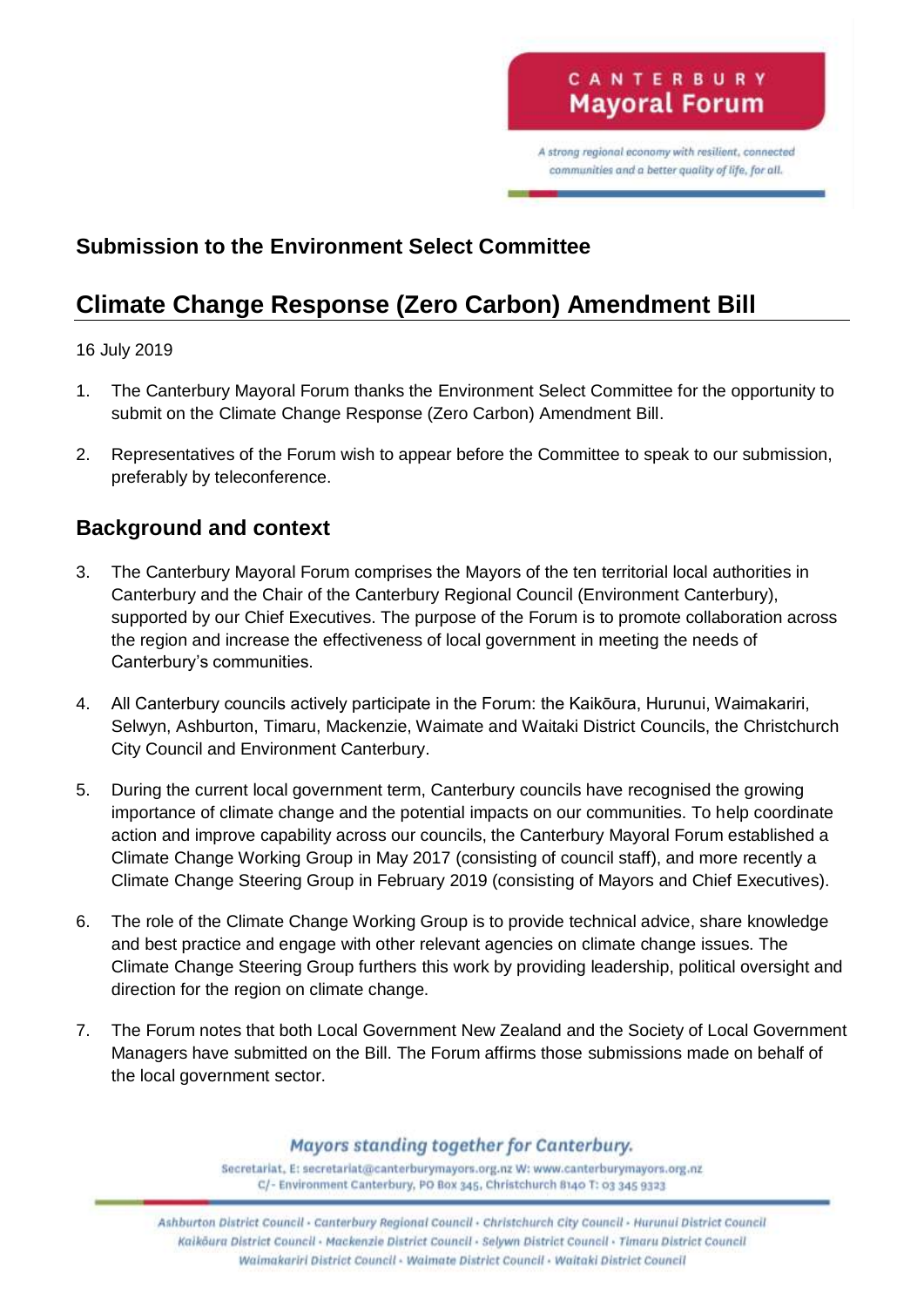## **Comments on the Bill**

- 8. All member councils of the Canterbury Mayoral Forum support the general framework of the Climate Change Response (Zero Carbon) Amendment Bill.
- 9. Individual councils do have differing views on how some of the detail of the Bill should be enacted. We note that Hurunui District has exercised its right not to support the Canterbury Mayoral Forum's submission. The views of Hurunui District are covered in its individual submission on the Bill.
- 10. Christchurch City Council, the Ashburton, Timaru, Waimakariri and Waimate District Councils and Environment Canterbury also intend to make individual submissions. This submission is intended to be complementary of the individual submissions from our member councils and does not diminish our support as a region for the Bill.

#### **2050 target**

- 11. The Mayoral Forum supports the introduction of specific percentage emissions reduction targets as outlined in the Bill and an approach to reducing emissions that is ambitious, enduring and transparent. The appropriateness of specific percentage targets sits outside our areas of expertise, but we note that the specific targets are consistent with those of the IPCC. This approach is welcome as it is science-informed, increases long-term policy certainty and will incentivise investment in low-emissions technologies.
- 12. There is no reason why New Zealand should not meet this target by not only reducing domestic emissions but also by using some emissions reductions from overseas through international carbon units, provided these international units have strong environmental safeguards.

#### **Emissions budgets**

13. The Mayoral Forum supports setting the first three emissions budgets in 2020 as five-year budgets, in order to provide certainty to 2035. We consider that once set, these budgets should not be amended except to revise them downwards (but not upwards) in the event that monitoring forecast reductions indicates a failure to meet the long-term goal of zero carbon by 2050.

#### **Climate Change Commission**

- 14. The Mayoral Forum supports:
	- the proposal to establish a Climate Change Commission as an independent Crown Entity
	- the Commission's proposed advisory, risk assessment and progress monitoring roles
	- the proposed method of appointing members of the Commission.

#### **Adapting to the impacts of climate change**

15. The Mayoral Forum supports the Bill's requirements for a National Climate Change Risk Assessment (NCCRA) every six years and a National Adaptation Plan every three years. Establishing and developing an NCCRA and National Adaptation framework provides opportunities for a more co-ordinated and consistent cross-sector approach to risk assessment and adaptation, if the frameworks are developed in a way that supports this approach.